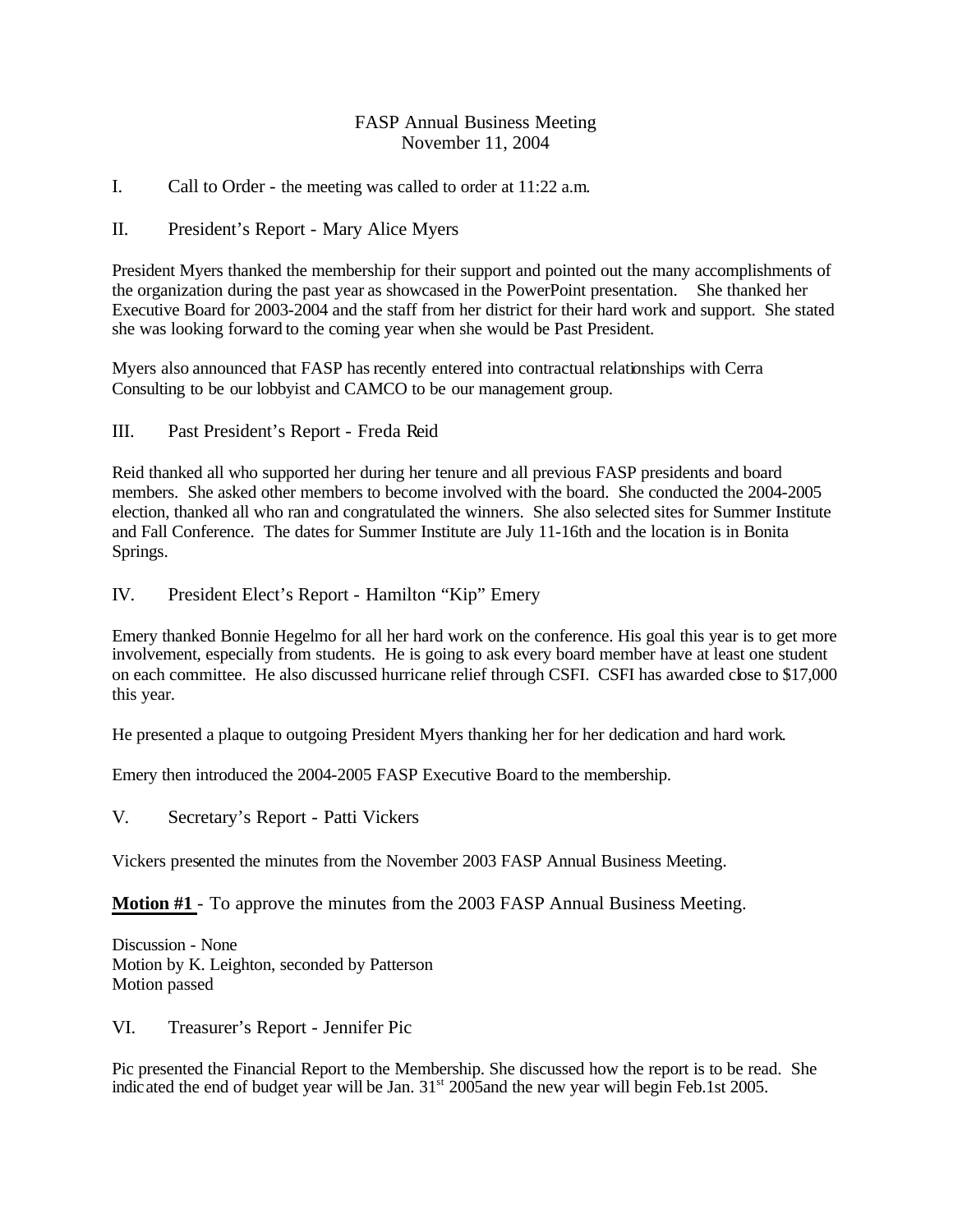## VII. Old Business

Joe Jackson brought up a concern about state board rules that impact school psychologists greatly. He wants FASP to have the rules changed, particularly the 60 day rule for evaluations. He thinks this may an attempt to assist parents, but he feels it is not helpful. His second issue is the one related to parent requests to have an evaluation completed prior to interventions.

Myers asked if Jackson had talked to FDOE Consultant Bishop. He stated that he understands there is a Technical Assistance Paper on this subject coming out, but his concern is that the rule was passed. It was put into practice as of September 20, 2005. He feels we need to clarify the start and end date of the evaluation for parents.

Myers says that FASP is advocating for full interventions. She asked Jackson what else FASP could do to support that. He said that state rules need to be addressed. We have not lobbied the Florida State Board of Education, which needs to be done. It was shock to him that our voice was not heard at all. Myers stated she is glad that John Cerra, our lobbyist is present to hear this.

Myers thanked Phil Lazarus and Frank Zenere for all their work during the aftermath of the hurricanes.

## VIII. New Business

Joe Jackson would like to see FASP advocate for comprehensive mental health services in schools. He states that it's a law in Hawaii and on the docket in California. He would like FASP to pull in other state associations to help with this. He feels this is being overlooked because of the emphasis on FCAT.

Past President Reid As chair of bylaws committee and Membership chair Endsley discussed a bylaws change. They are putting forth a motion from the Membership Committee of Executive Board regarding retired membership status. They used the PowerPoint to read the current bylaws and then read the proposed bylaws change as a motion.

The current bylaws state:

Article II, Section I. Item E. Retired Membership

Those eligible for retired membership are those who hold regular membership for a period of at least ten years preceding retirement from remunerative professional activity in school psychology or related services. The dues for such members shall be one-half that assessed for regular members. The Membership Chairperson shall be responsible for nominating such individuals to this status for Executive Board approval.

**Motion #2** – The FASP Executive Board moves for the following change to the FASP Bylaws for member approval:

Article II, Section I. Item E. Retired Membership: